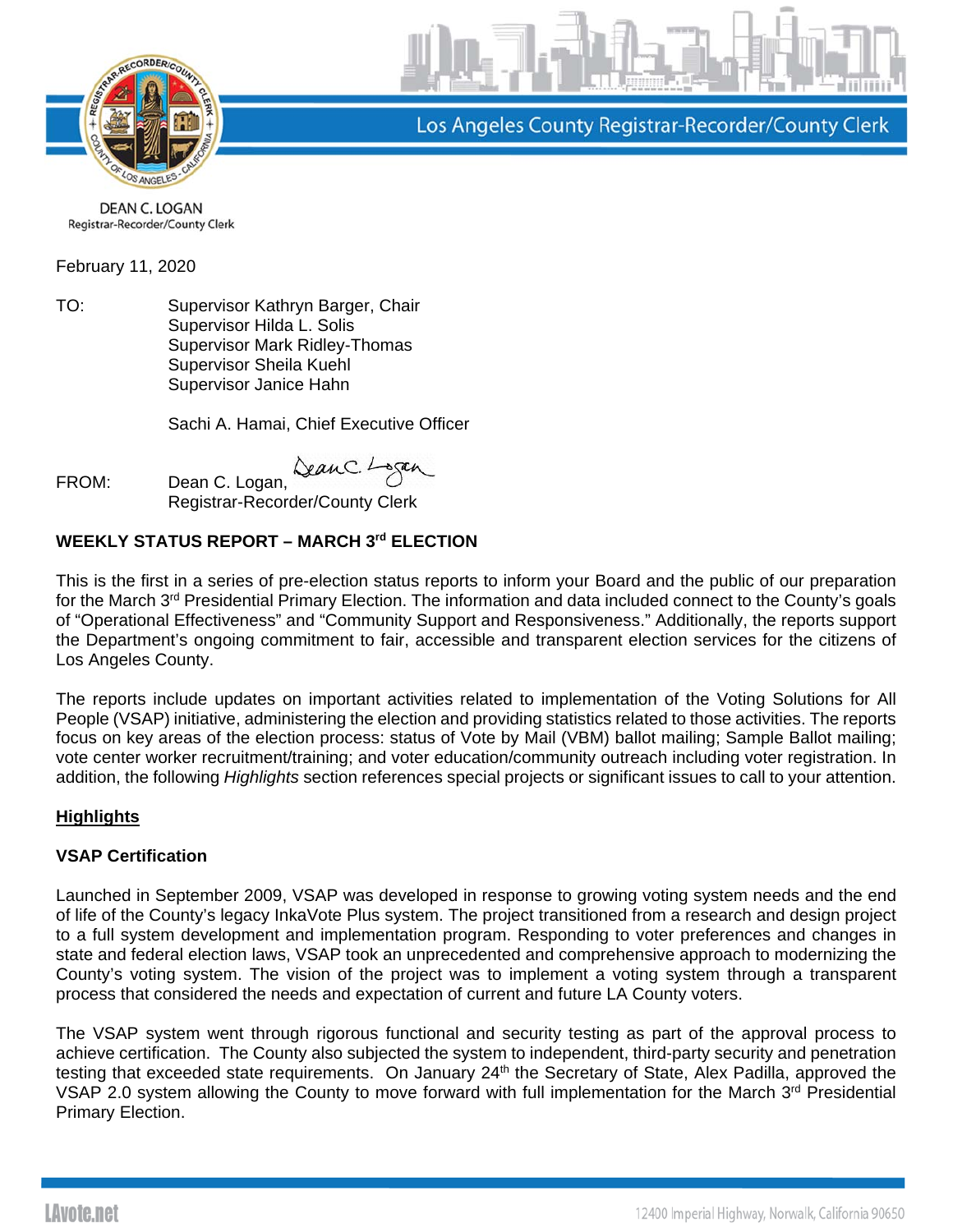### **VSAP Demonstration (Demo) Centers**

Beginning October 2019 and through January 2020, the Department operated VSAP Demo Centers in communities throughout the County. Demo Centers offered members of the public an opportunity to learn about and use the Ballot Marking Device (BMD), preview the ePollbooks and learn more about the new voting experience. A total of 10 Demo Centers spread throughout the County, two in each Supervisorial District, were open six days a week. To increase awareness and promotion and ensure maximum exposure in each community, the Demo Centers rotated to new locations every month. The Department worked very closely with cities, Community Based Organizations and other partners to promote and increase turnout at the Demo Centers.

#### **Sample Ballot and Interactive Sample Ballot (ISB)**

Per the California Election Code, the Department was permitted to send Sample Ballot booklets beginning January 23<sup>rd</sup>. Due to administrative processes related to the Special Vacancy Election for Congressional District 25, a delay was created. Sample Ballot booklets incorporate numerous pieces of information from a variety of sources. Further, the data necessary to generate and mail Sample Ballots is initially sent in a large batch to the vendor that prints and mails. Any delay in production of a portion of the Sample Booklets, as was the case with the CD25 contest, affects the entire Countywide mailing. Therefore, the Department began mailing four days later, on January 27<sup>th</sup>, and will continue through February 11<sup>th</sup>. Approximately 5.4 million Sample Ballot booklets will be issued to voters. Voters who have not yet received their Sample Ballot can utilize the Department's "Find Your Voting Information" online tool to access their ISB, find and get directions to the vote center of their choice and obtain key election information. This information can be found on our website.

#### **Vote Centers**

Under the new voting model, the California Voter's Choice Act (VCA) requires that the County have a minimum of 754 vote centers. In order to provide increased access for all voters, the Department established a goal of approximately 1,000 vote center locations. Currently, the Department has identified 972 vote centers. The Department continues to negotiate agreements for vote centers and expects this number to continue to grow. The Department will deploy vote centers using three size variations: small, medium and large. Small vote centers will have approximately 10 BMDs, medium vote centers will have approximately 30 BMDs and large vote centers will have up to 50 BMDs.

To inform residents of the vote center locations, the Department has begun mailing a Vote Center Locations booklet to all postal patrons, which includes both registered and unregistered voters. This strategy allows the Department to inform all County residents of the new voting experience, including information on how to register to vote. Additionally, a postcard mailer is on track to be sent to all registered voters listing the six nearest vote centers to their registered address. For up to date vote center information and locations, please utilize our website look-up tool.

#### **Media**

The Department launched its largest, full-scale multilingual marketing and outreach campaign in January to promote the new Voting Solutions for All People (VSAP) voting experience. The campaign is divided into multiple phases that will deliver specific messages on how to register to vote, how to request a VBM ballot and how the voting experience will change through VSAP and the VCA. The campaign incorporates local and regional news outlets and numerous media partners throughout Los Angeles County, including broadcast television, radio, print media, social media, billboard and movie theater advertisements, bus and bus shelter advertisements, and public service announcements. The following is a summary of recent earned media opportunities and news releases that have been issued regarding the upcoming election: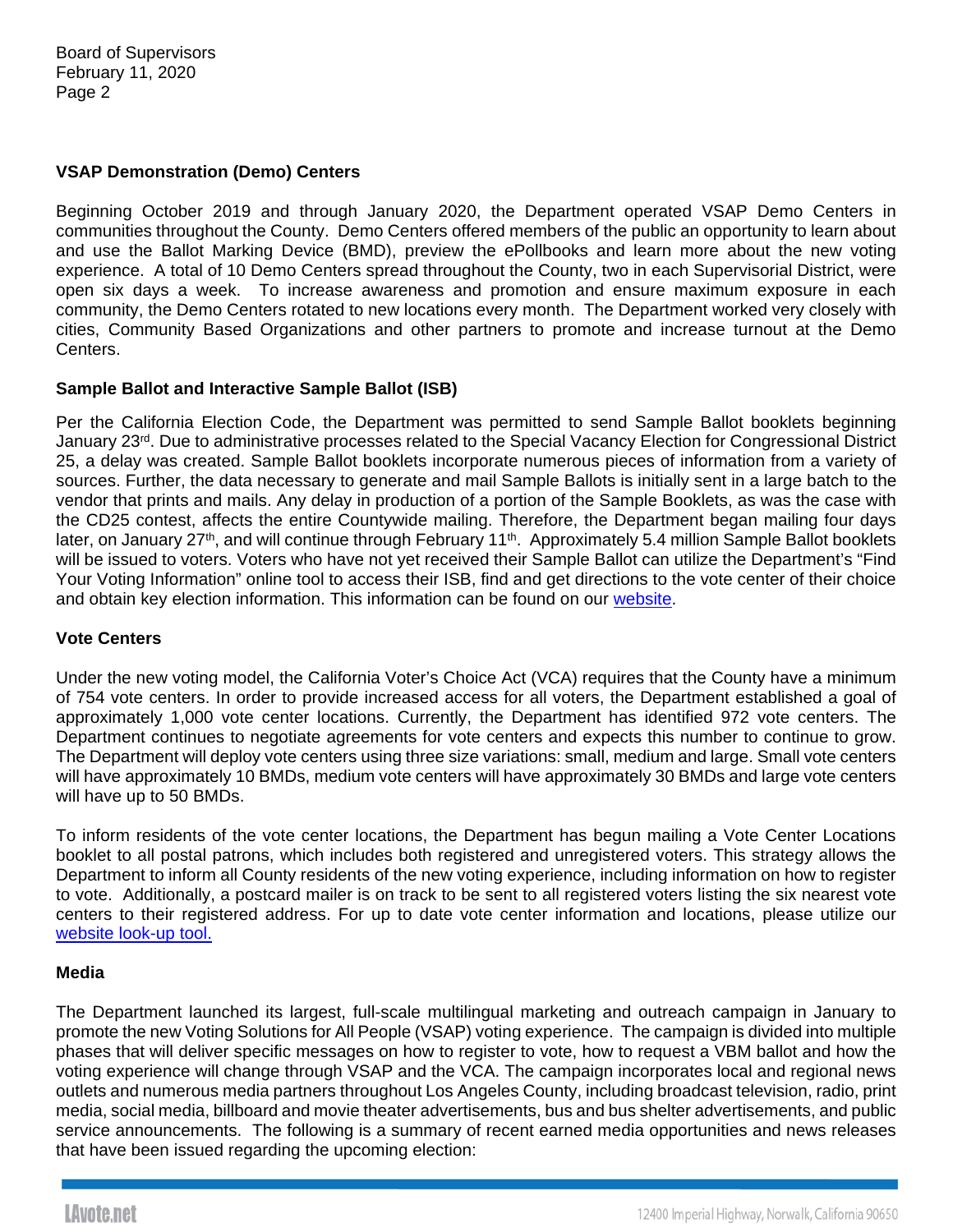### **Earned Media**

**1/03/20** 

How to Vote in California: What to Do Ahead of the March 3 Primary Election - LAist

**1/04/20** 

Changes coming in way you cast your votes – AV Press

**1/6/20** 

LA County to Implement Voting Changes for 2020 Election – Malibu Times

LA County elections changes to be discussed at Jan. 15 meeting in Lancaster – The AV Times

Radio: Registrar-Recorder office plans to have 1000 vote centers open by March primary – KPCC

Radio: LA County residents can vote any voting center within L.A. County over a 11-day period - KFI

Radio: No party preference voters who opt to vote by mail need to take an extra step to participate in March election – KPCC

**1/9/20** 

City Expresses Concerns With New Voting System in L.A. County – Beverly Hills Courier

LA County Voters Will Use New Voting System This March – Spectrum News 1

New e-voting system demonstration at Hughes Center – Claremont Courier

**1/13/20** 

The Biggest Mistake California Voters Are Making Right Now (And How to Avoid It) – Laist

TV: L.A. County's New Easier, Faster Voting System – Spectrum News

**1/14/20** 

Radio: L.A. set to debut its new voting equipment for March primary but first state needs to sign off on plan – **KPCC** 

Beverly Hills Might Sue Over LA County's New Voting Machine Design – Laist

Local 'demo center' offers chance to test out new voting technology – Glendale News Press

LA's Controversial New Voting Machines, Plane Dumped Fuel Over Playground, And Impeachment Preview – 89.3 KPCC Take Two

**1/16/20** 

LA's New Voting System Is Still Uncertified. Why Election Security Experts Are Worried – LAist **1/22/20**

March 3 Primary Will Test New Hi-Tech Voting System In Long Beach, LA County – The Grunion

**1/23/20** 

Beverly Hills Files Lawsuit Claiming Electronic Voting System Could Lead To Inaccurate Voting – CBS

LAvote.net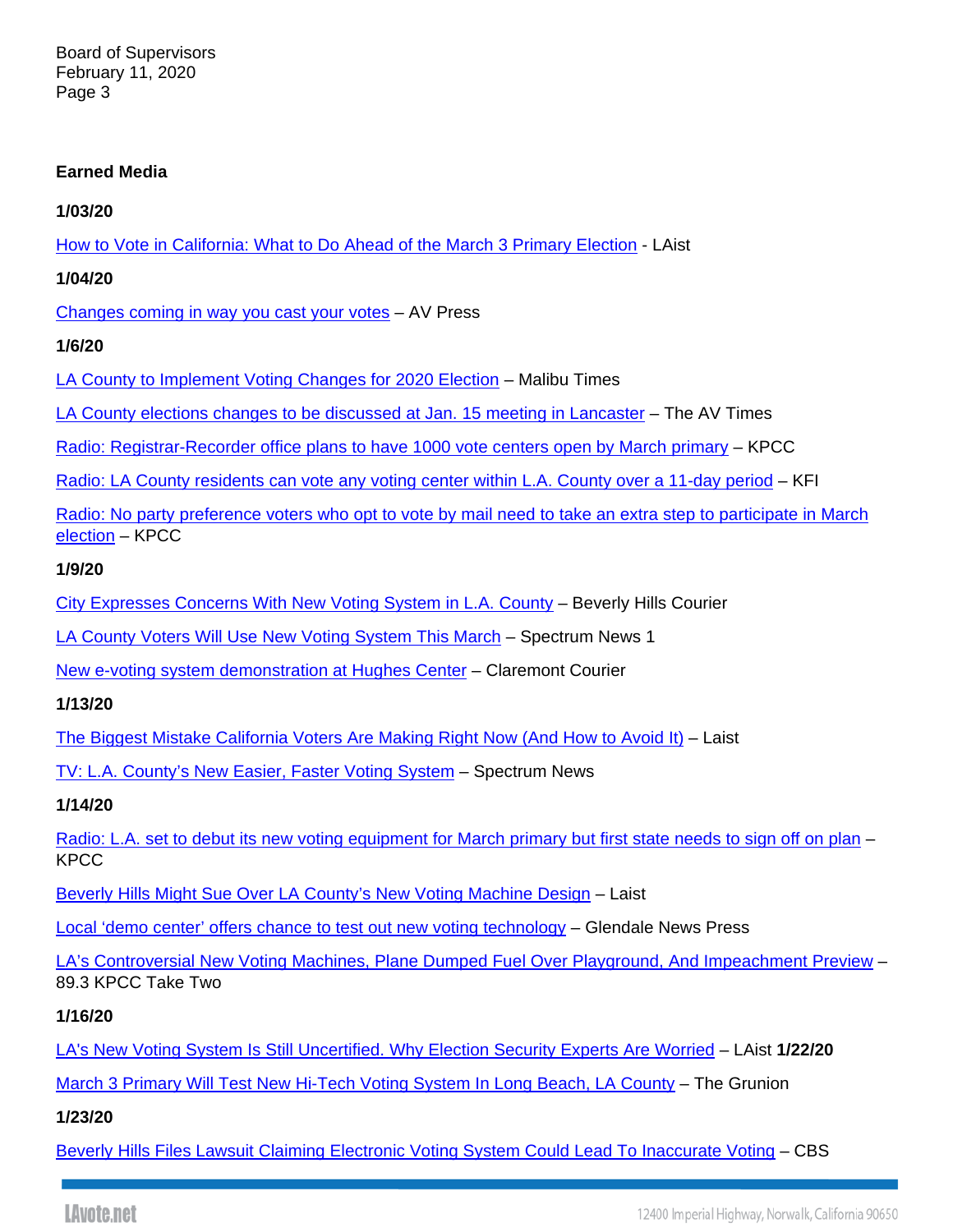Lawsuit claims new voting machines could favor some candidates – Long Beach Post

### **1/25/20**

Beverly Hills files lawsuit seeking changes in L.A. County touch-screen ballot design – LA Times

State OKs LA County's New Voting Machines — With A Whole Lot Of Caveats – LAist

California is Mandating Hand-Marked Ballots As Backup For LA County's New Voting Machines - LAist

### **1/26/20**

New L.A. County Voting System Approved By Secretary Of State – KHTS Radio

California green lights computerized voting system for Los Angeles County – The Hill

California OKs Highly Questioned LA County Voting System – New York Times (The AP)

## **1/27/20**

Long Beach's District 1 special election at the center of lawsuit over L.A. County's new voting systems –LA Daily News

## **1/28/20**

5 things to know about voting on California's March 3 primary –The Press-Enterprise

L.A. County officials say new voting system is offline, so unhackable —LA Daily News

LA's 'Unhackable' Voting System Will Give You 11 Days to Vote —Patch

Radio: L.A. County's new voting system getting conditional approval from secretary of state – KNX

Radio: Dean Logan with the Registrar-Recorder says they are ready for the primary - KCRW

Radio: Supes have asked for more ballot buttons - KFI

# **1/29/20**

Los Angeles and OC Voting Centers: Where to go for the 2020 Primary Election —LAist

Supervisors discuss the future of voting in Los Angeles County —The Signal (SCV)

# **2/2/20**

L.A. County VSAP System Primary 2020: Voter Self-Protection and Information —LA Progressive

# **2/3/20**

What are the big changes to California primary voting? —KCRW

What you need to know before voting in California's primary election —LA Times

California starts to cast ballots as L.A. County rolls out new voting system —ABC7 News

Get ready, voters! Redesigned LA sample ballots are coming —LA Daily News

TV: early voting preparations underway —KABC-LA

Radio: L.A. County voters who registered to vote by mail should be getting their ballots soon —KPCC

Radio: Voters can start casting their ballot starting now in L.A. County —KCRW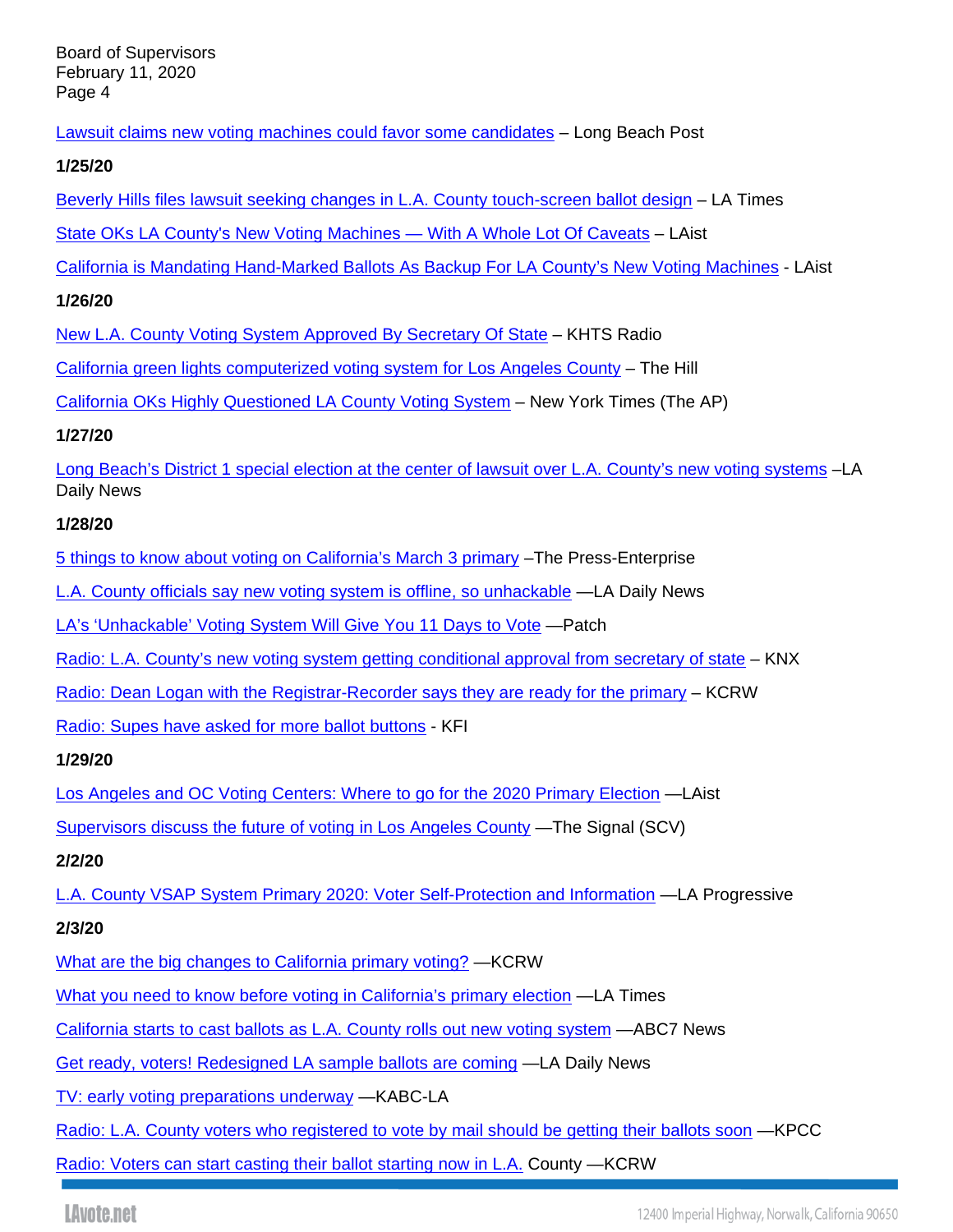LA County Clerk presents new voting process at February 11<sup>th</sup> Council meeting—City of Santa Monica

**2/4/20** 

Could California Voting Results be Delayed Like Iowa Caucus Results? —NBC4 News

Learn About Los Angeles County's New Voting Experience —Patch

Clarification: Los Angeles County-Unique Voting System Story —WTMJ

Goldstein Investigation: Officials Warn of 'Vulnerabilities' With E-Voting Machines Ahead of March 3 Primary — CBS

Early Voting for California's March 3 Primary is Underway; Here's What SoCal Voters Need to Know - KTLA

**2/5/20** 

RADIO: Registrar-Recorder is putting the new touch screen voting machines through rigorous testing —KPCC

Designated polling stations a thing of the past: Here's where to vote in the March 3 election —LA Times/La Cañada Valley Sun

RADIO: Dean Logan with the Registrar-Recorder comments on the voting machines —KCRW

## **2/6/20**

Update on New Voting System Litigation - Beverly Hills Courier

Attention, Pomona and Hawthorne: Something's Missing On Your Mail-In Ballots – Laist

TV: Dean Logan with the Registrar-Recorder speaks about the new voting system – Spectrum News 1

TV: Explanation into how to use new L.A. County voting system – Spectrum News 1

Radio: Measure was left off vote by mail ballots for residents in Pomona and Hawthorne – KPCC

Radio: Ballots sent out to voters in L.A. County with mistake on them - KFI

**2/7/20** 

TV: Measure FD left off ballots in Pomona, Hawthorne – Spectrum News 1

**2/9/20** 

News Conference: LA County's Totally New Voting Experience —NBC4 News

## **News Releases**

**11/12/19** 

Filing Period Begins for Candidate Nominations for the 2020 Presidential Primary Election

**12/20/19** 

Notices Mailed to No Party Preference Voters with Information on How to Vote for the U.S. President<sup>ing</sup>

**1/24/20** 

Secretary of State Approves Los Angeles County's Publicly Owned, Publicly Designed Voting System<sup>ing</sup>

LAvote.net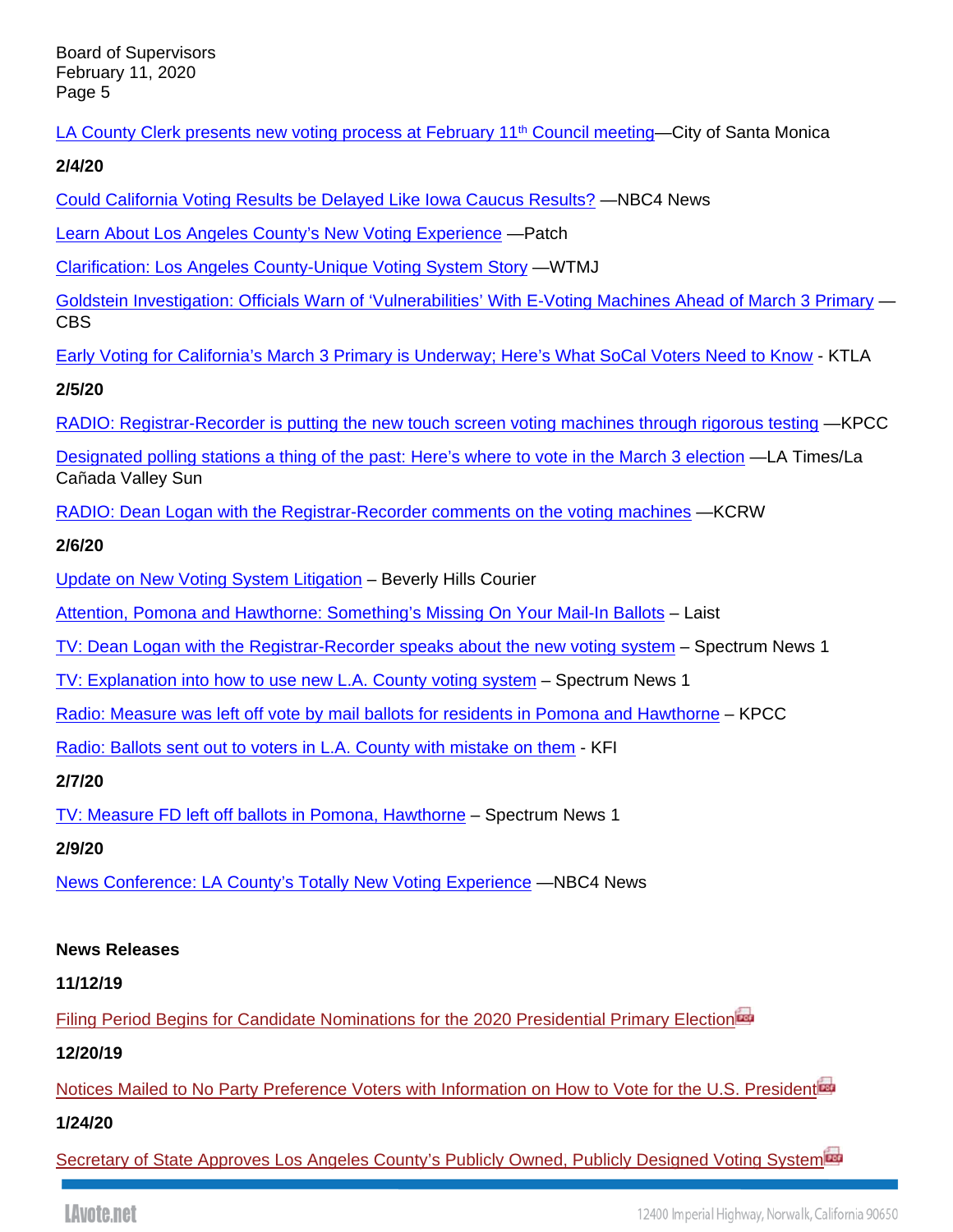### **1/30/20**

New Sample Ballots in the Mail for the March 3 Presidential Primary Election

### **2/6/20**

ATTENTION POMONA AND HAWTHORNE VOTERS Action Required – Measure FD Missing in Original Ballot Voters to Receive Supplemental Ballot Containing Measure FD

### **2/3/20**

Vote by Mail Ballots Mailed for the March 3 Presidential Primary Election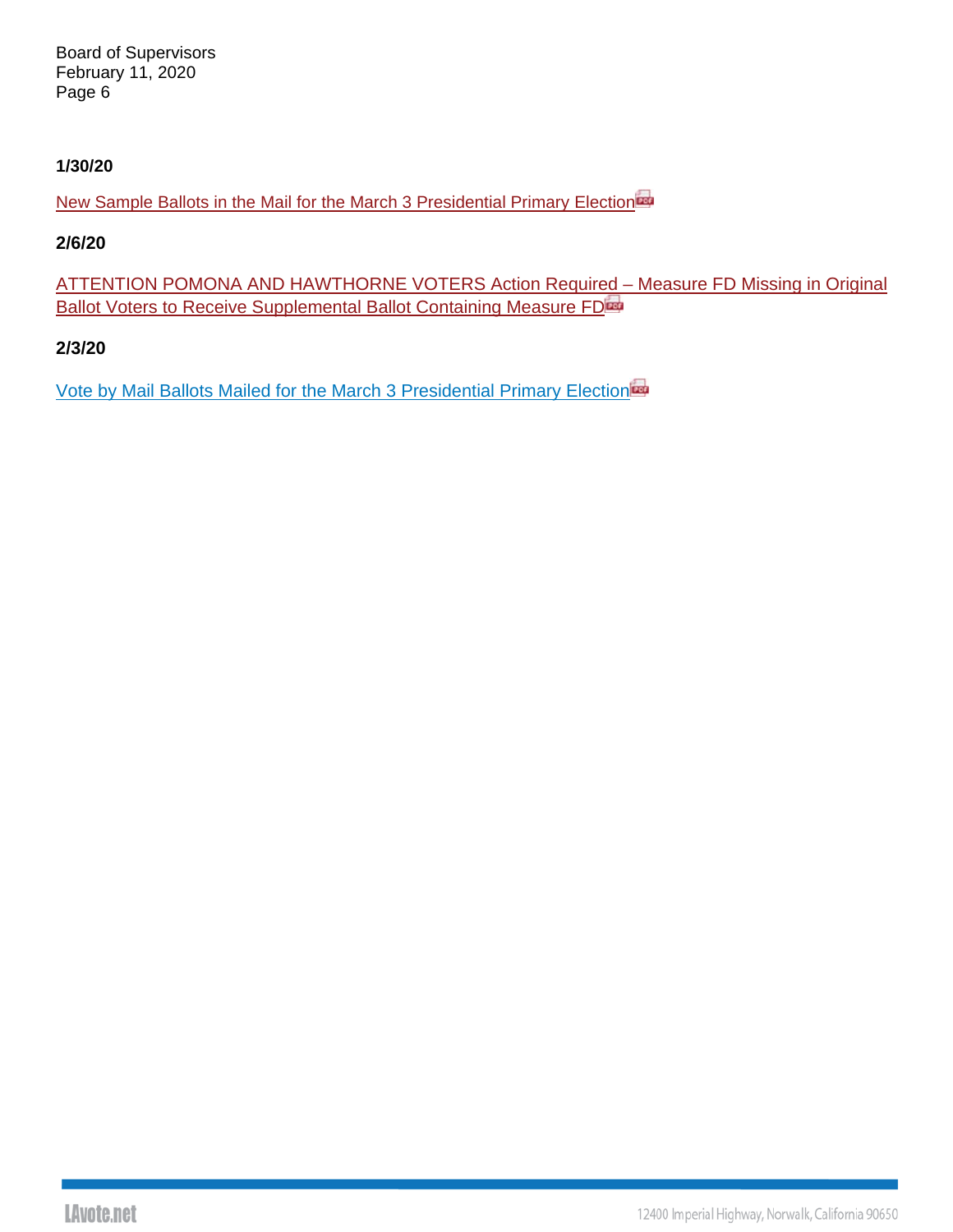| <b>Election Activity Statistics</b>                                                   |            |  |  |  |  |  |  |  |
|---------------------------------------------------------------------------------------|------------|--|--|--|--|--|--|--|
| March 3, 2020 Primary Election                                                        |            |  |  |  |  |  |  |  |
|                                                                                       | 02/11/2020 |  |  |  |  |  |  |  |
| Vote By Mail by Supervisorial District (Issued/ Received)                             |            |  |  |  |  |  |  |  |
| District 1 Issued                                                                     | 556,400    |  |  |  |  |  |  |  |
| Received                                                                              | 885        |  |  |  |  |  |  |  |
| District 2 Issued                                                                     | 557,963    |  |  |  |  |  |  |  |
| Received                                                                              | 983        |  |  |  |  |  |  |  |
| District 3 Issued                                                                     | 675,092    |  |  |  |  |  |  |  |
| Received                                                                              | 3,399      |  |  |  |  |  |  |  |
| District 4 Issued                                                                     | 980,020    |  |  |  |  |  |  |  |
| Received                                                                              | 2,585      |  |  |  |  |  |  |  |
| District 5 Issued                                                                     | 712,222    |  |  |  |  |  |  |  |
| Received                                                                              | 3,438      |  |  |  |  |  |  |  |
| <b>Total Issued</b>                                                                   | 3,481,697  |  |  |  |  |  |  |  |
| <b>Total Received</b>                                                                 | 11,290     |  |  |  |  |  |  |  |
| <b>Military and Overseas</b>                                                          |            |  |  |  |  |  |  |  |
| <b>Ballots Issued</b>                                                                 | 25,011     |  |  |  |  |  |  |  |
| <b>Ballots Received</b>                                                               | 430        |  |  |  |  |  |  |  |
| <b>Sample Ballots</b>                                                                 |            |  |  |  |  |  |  |  |
| Mailed (continuous through Feb 22nd)                                                  | 2,895,911  |  |  |  |  |  |  |  |
| Incoming Voter Registration Totals by Supervisorial Districts (since January 1, 2020) |            |  |  |  |  |  |  |  |
| <b>District 1</b>                                                                     | 22,735     |  |  |  |  |  |  |  |
| <b>District 2</b>                                                                     | 24,120     |  |  |  |  |  |  |  |
| <b>District 3</b>                                                                     | 29,761     |  |  |  |  |  |  |  |
| District 4                                                                            | 28,738     |  |  |  |  |  |  |  |
| District 5                                                                            | 30,971     |  |  |  |  |  |  |  |
| <b>Countywide Total</b>                                                               | 136,325    |  |  |  |  |  |  |  |
|                                                                                       |            |  |  |  |  |  |  |  |
|                                                                                       |            |  |  |  |  |  |  |  |